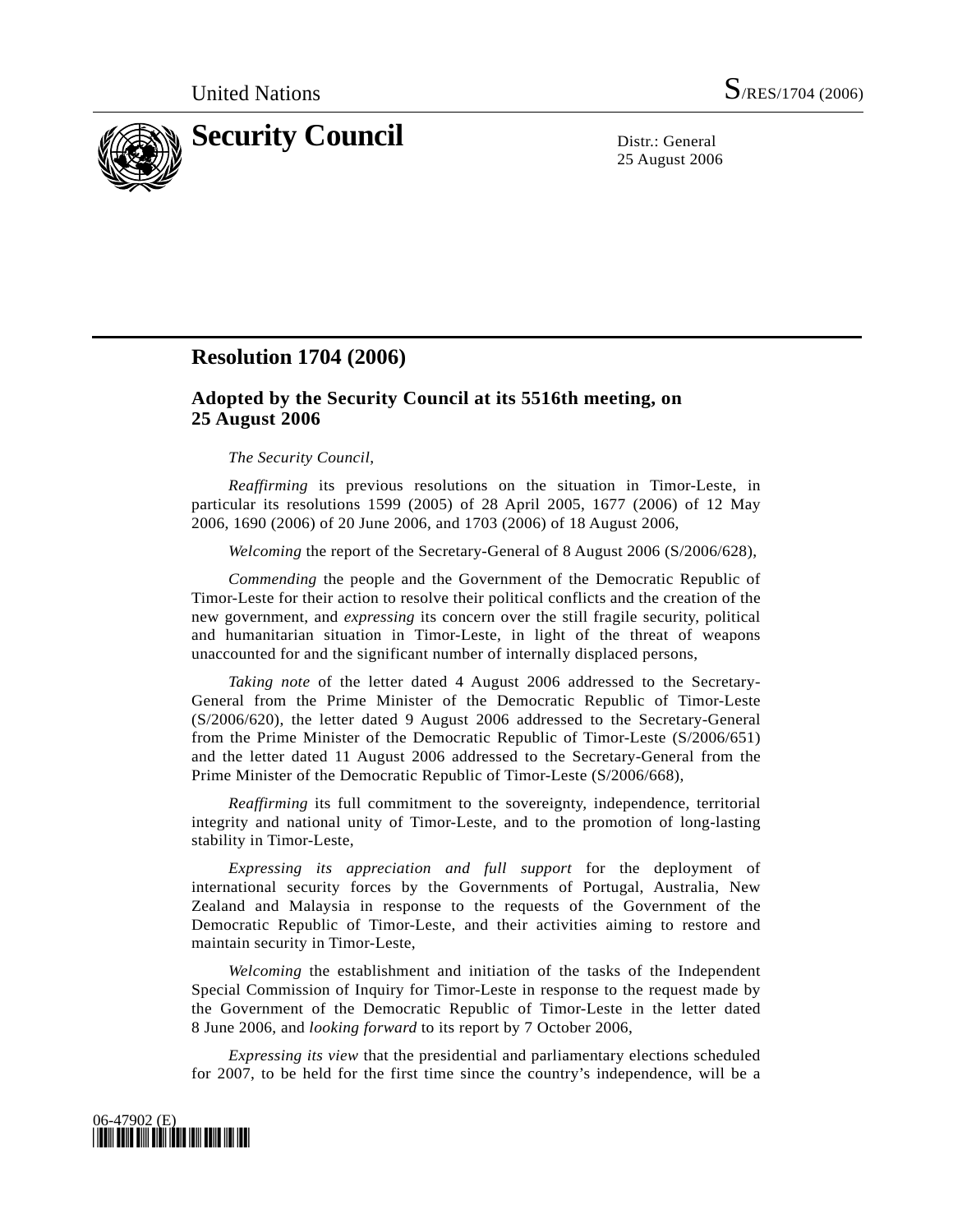significant step forward in the process of strengthening the fragile democracy of Timor-Leste,

*Reaffirming* the need for credible accountability for the serious human rights violations committed in East Timor in 1999, and *welcoming* the report of the Secretary-General on Justice and Reconciliation for Timor-Leste of 26 July 2006 (S/2006/580),

*Further commending* the United Nations Office in Timor-Leste (UNOTIL), under the leadership of the Special Representative of the Secretary-General, as well as the good offices and assessment work of the Special Envoy of the Secretary-General, and *expressing its appreciation* to those Member States which have provided support to UNOTIL,

*Taking into account* that, while the manifestations of the current crisis in Timor-Leste are political and institutional, poverty and its associated deprivations, including high urban unemployment, especially for youth, also contributed to the crisis,

*Paying tribute* to Timor-Leste's bilateral and multilateral partners for their invaluable assistance, particularly with regard to institutional capacity-building and social and economic development, *recognizing* that there has been a considerable degree of success in the development of many aspects of governance in Timor-Leste, and *expressing its view* that a transfer of responsibility for various areas of support from UNOTIL to the United Nations agencies, funds and programmes and other development partners should not be reversed,

*Reaffirming* its resolutions 1325 (2000) on women, peace and security and 1502 (2003) on the protection of humanitarian and United Nations personnel,

*Welcoming* the efforts by the United Nations to sensitize United Nations personnel in the prevention and control of HIV/AIDS and other communicable diseases in all its established operations,

*Noting* the existence of challenges to the short- and long-term security and stability of an independent Timor-Leste, and determining that preserving the country's stability is necessary for the maintenance of peace and security in the region,

 1. *Decides* to establish a follow-on mission in Timor-Leste, the United Nations Integrated Mission in Timor-Leste (UNMIT), for an initial period of six months, with the intention to renew for further periods, and *further decides* that UNMIT will consist of an appropriate civilian component, including up to 1,608 police personnel, and an initial component of up to 34 military liaison and staff officers;

 2. *Requests* the Secretary-General to review the arrangements to be established between UNMIT and the international security forces, having consulted all stakeholders, including the Government of Timor-Leste and the contributors to international security forces, and present his views no later than 25 October 2006, and *affirms* that the Council shall consider possible adjustments in the mission structure, including nature and size of the military component, taking into account the above views of the Secretary-General;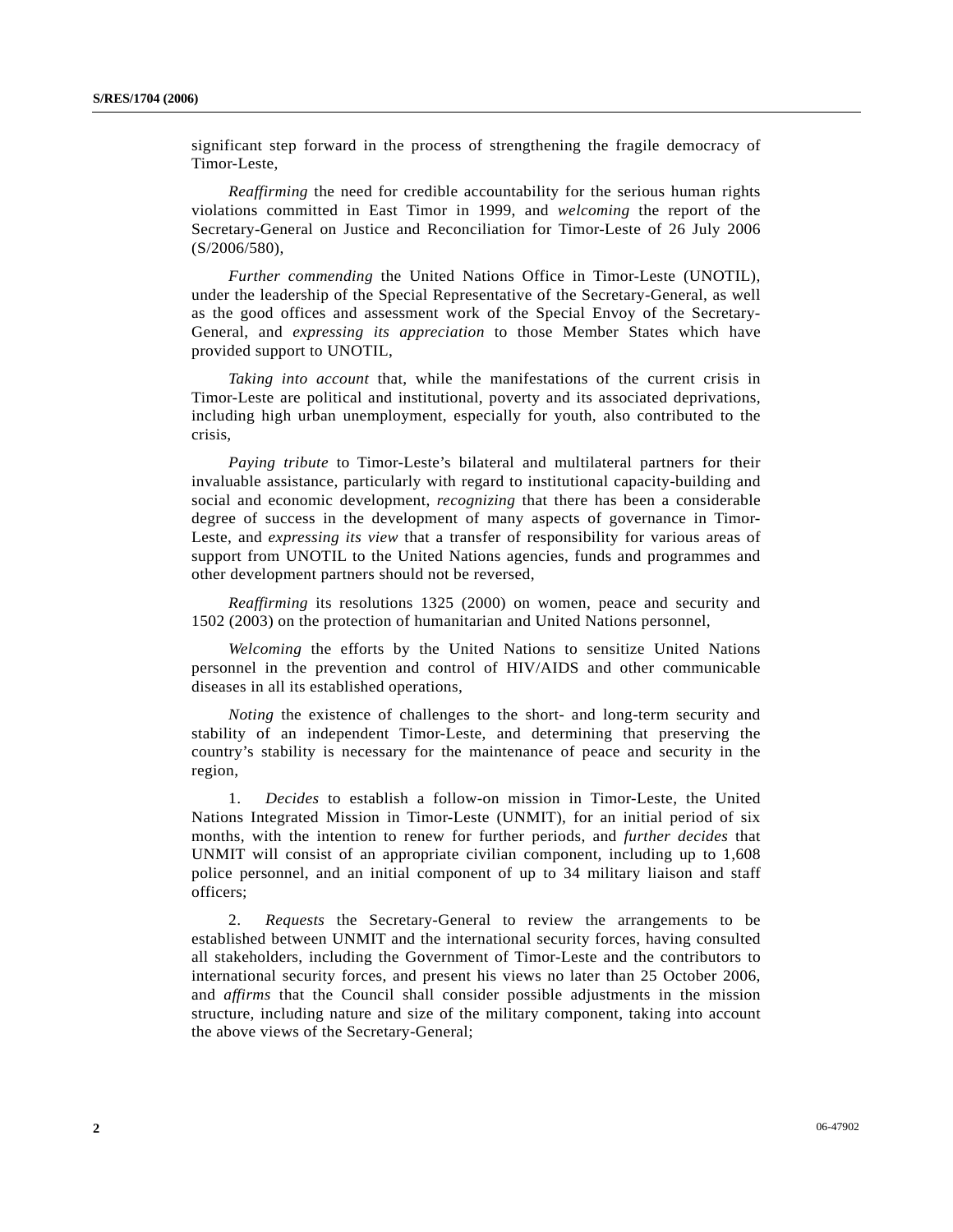3. *Decides* that UNMIT will be headed by a Special Representative of the Secretary-General, who will direct the operations of UNMIT and coordinate all United Nations activities in Timor-Leste;

4. *Decides further* that UNMIT will have the following mandate:

 (a) To support the Government and relevant institutions, with a view to consolidating stability, enhancing a culture of democratic governance, and facilitating political dialogue among Timorese stakeholders, in their efforts to bring about a process of national reconciliation and to foster social cohesion;

 (b) To support Timor-Leste in all aspects of the 2007 presidential and parliamentary electoral process, including through technical and logistical support, electoral policy advice and verification or other means;

 (c) To ensure, through the presence of United Nations police, the restoration and maintenance of public security in Timor-Leste through the provision of support to the Timorese national police (PNTL), as outlined in the Secretary-General's report, which includes interim law enforcement and public security until PNTL is reconstituted, and to assist with the further training, institutional development and strengthening of the PNTL as well as the Ministry of Interior, and also assist in the planning and preparing of electoral-related security arrangements to adequately prepare the national police for performing their roles and responsibilities during the conduct of the 2007 elections;

 (d) To support the Government of the Democratic Republic of Timor-Leste, to liaise on security tasks and to establish a continuous presence in three border districts alongside armed United Nations police officers assigned to district police stations, through the impartial presence of United Nations military liaison officers;

 (e) To assist the Government of the Democratic Republic of Timor-Leste in conducting a comprehensive review of the future role and needs of the security sector, including the Falintil-Forças Armadas de Defesa Timor-Leste, the Ministry of Defence, the PNTL and the Ministry of Interior with a view to supporting the Government, through the provision of advisers and in cooperation and coordination with other partners, in strengthening institutional capacity-building, as appropriate;

 (f) To assist, in cooperation and coordination with other partners, in further building the capacity of State and Government institutions in areas where specialized expertise is required, such as in the justice sector, and to promote a "compact" between Timor-Leste and the international community for coordinating Government, United Nations and other multilateral and bilateral contributors to priority programmes;

 (g) To assist in further strengthening the national institutional and societal capacity and mechanisms for the monitoring, promoting and protecting of human rights and for promoting justice and reconciliation, including for women and children, and to observe and report on the human rights situation;

 (h) To facilitate the provision of relief and recovery assistance and access to the Timorese people in need, with a particular focus on the segment of society in the most vulnerable situation, including internally displaced and women and children;

To assist in the implementation of the relevant recommendations in the Secretary-General's report on Justice and Reconciliation, including to assist the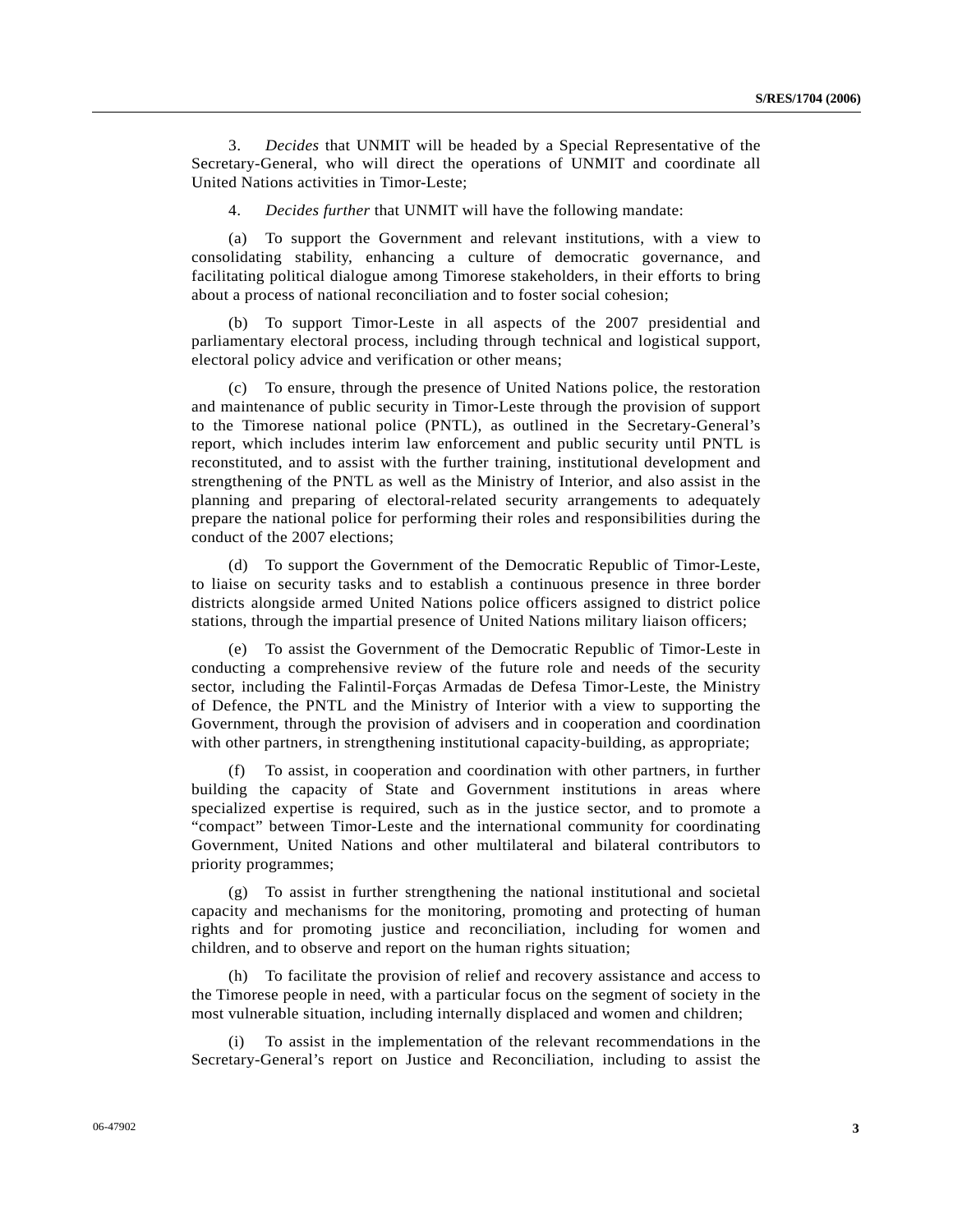Office of the Prosecutor-General of Timor-Leste, through the provision of a team of experienced investigative personnel, to resume investigative functions of the former Serious Crimes Unit, with a view to completing investigations into outstanding cases of serious human rights violations committed in the country in 1999;

 (j) To cooperate and coordinate with United Nations agencies, funds and programmes as well as all relevant partners, including the international financial institutions and donors, in carrying out tasks mentioned above as relevant, with a view to making maximum use of existing and forthcoming bilateral and multilateral assistance to Timor-Leste in post-conflict peacebuilding and capacity-building, and to support the Government and relevant institutions, in cooperation and coordination with other partners, in designing poverty reduction and economic growth policies and strategies to achieve the development plan of Timor-Leste;

 (k) To mainstream gender perspectives and those of children and youth throughout the Mission's policies, programmes and activities, and, working together with United Nations agencies, funds and programmes, support the development of a national strategy to promote gender equality and empowerment of women;

To provide objective and accurate information to the Timorese people, particularly regarding the forthcoming 2007 elections, while promoting an understanding of the work of UNMIT, and to assist in building local media capacity;

 (m) To ensure, within its capability and areas of deployment, and in coordination with the international security forces, the security and freedom of movement of United Nations and associated personnel, and protect United Nations personnel, facilities, installations and equipment and humanitarian assets associated with the operation; and

(n) To monitor and review progress in (a) through (m) above;

 5. *Calls upon* the international security forces to fully cooperate with and provide assistance to UNMIT for the implementation of the mandate mentioned above;

 6. *Requests* that the Secretary-General and the Government of the Democratic Republic of Timor-Leste conclude a status-of-forces agreement within 30 days of adoption of this resolution, taking into consideration General Assembly resolution 60/123 on the safety and security of humanitarian personnel and protection of United Nations personnel, and *decides* that pending conclusion of such agreement, the agreement between the Government of the Democratic Republic of Timor-Leste and the United Nations Concerning the Status of the United Nations Mission of Support in East Timor (UNMISET) dated 20 May 2002 shall apply provisionally, mutatis mutandis, in respect of UNMIT;

 7. *Calls upon* all parties in Timor-Leste to cooperate fully in the deployment and operations of UNMIT and international security forces, in particular in ensuring the safety, security and freedom of movement of United Nations personnel as well as associated personnel throughout Timor-Leste;

 8. *Encourages* the Government of the Democratic Republic of Timor-Leste and the Office of the President to create a mechanism to ensure high-level coordination on all matters related to the mandate of UNMIT;